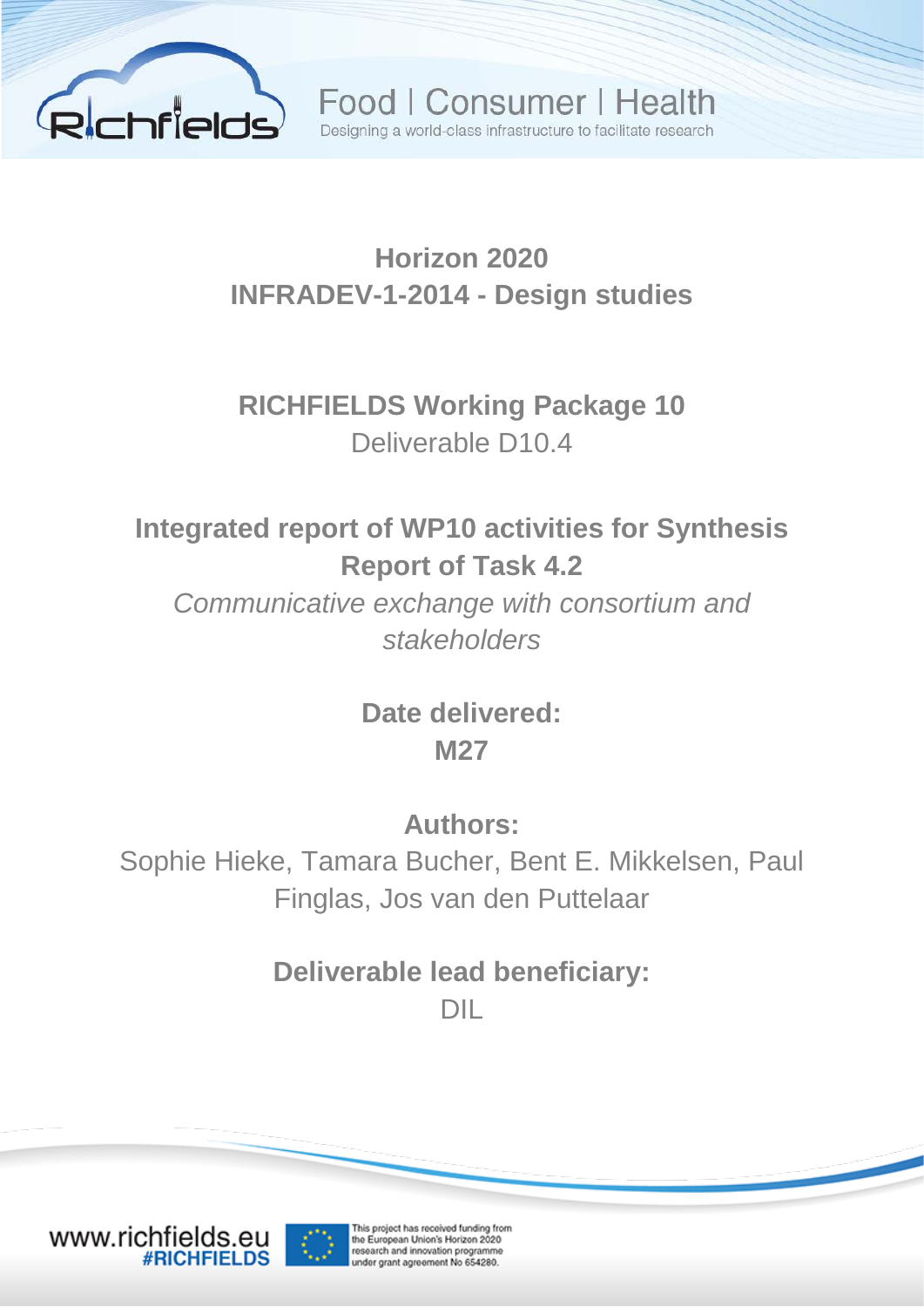| Project                     |                                                           |  |  |
|-----------------------------|-----------------------------------------------------------|--|--|
| Project acronym:            | <b>RICHFIELDS</b>                                         |  |  |
| Project full title:         | Research Infrastructure on Consumer Health and Food       |  |  |
|                             | Intake for E-science with Linked Data Sharing             |  |  |
| Grant agreement no.:        | 654280                                                    |  |  |
| <b>Project start date:</b>  | 01.10.2015                                                |  |  |
| Document:                   |                                                           |  |  |
| Title:                      | Integrated report of WP10 activities for Synthesis Report |  |  |
|                             | of Task 4.2 - Communicative exchange with consortium      |  |  |
|                             | and stakeholders                                          |  |  |
| <b>Deliverable No.:</b>     | D <sub>10.4</sub>                                         |  |  |
| <b>Authors:</b>             | Sophie Hieke, Tamara Bucher, Bent E. Mikkelsen, Paul      |  |  |
|                             | Finglas, Jos van den Puttelaar                            |  |  |
| <b>Reviewer:</b>            | Karin Zimmermann - Project Coordinator                    |  |  |
|                             | Krijn J. Poppe - Phase 3 Leader                           |  |  |
| <b>Start date:</b>          | 1.10.2015                                                 |  |  |
| Delivery date:              | 30.11.2017                                                |  |  |
| Due date of deliverable:    | 30.09.2017                                                |  |  |
| <b>Dissemination level:</b> | PU                                                        |  |  |
| Status:                     | Final                                                     |  |  |

| <b>Change history:</b> |              |            |  |
|------------------------|--------------|------------|--|
| Version                | <b>Notes</b> | Date       |  |
| 001                    |              | 30.11.2017 |  |



Company of the Company of The Company of

**Karin Zimmermann Prof Pieter van 't Veer Project Coordinator Scientific Coordinator**

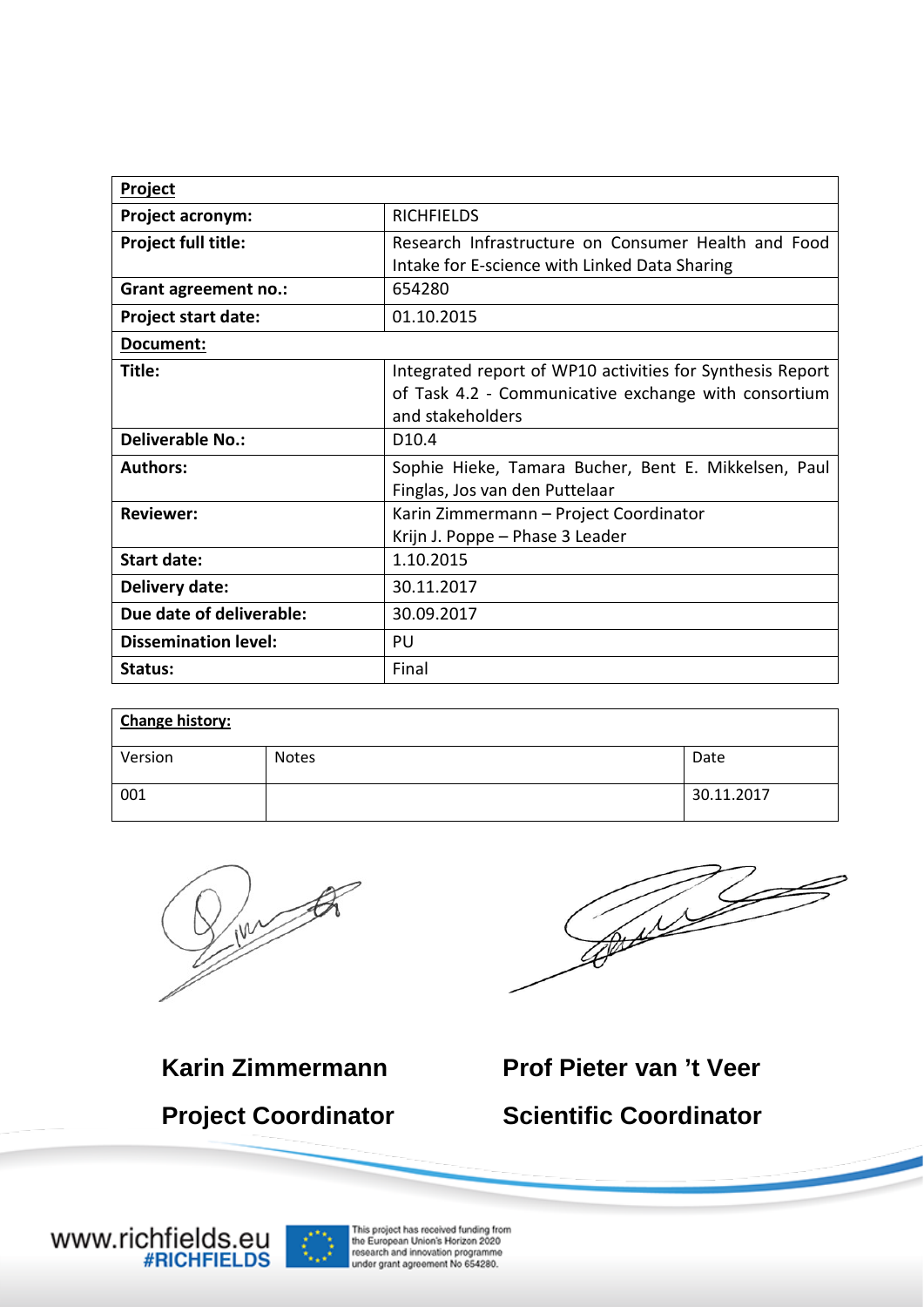#### Summary

As part of phase 2, this work package has dealt with identifying and studying laboratories and other research facilities across Europe, their structures, purposes and technical specificities, to better understand their needs and wants, but also what they might have to offer to a research infrastructure (RI) as the one planned in RICHFIELDS. Within this framework, case studies have been developed detailing three example laboratories: the Fake Food Buffet at ETH Zurich, the FoodScape Lab at Aalborg University and the Restaurant of the Future at Wageningen University. Additionally, a mapping exercise was carried out to identify further laboratories and research facilities across the EU dealing with research into consumers, food and health behaviours. Of these, two were selected for in-depth interviews (Nestlé Research Centre, Lausanne, and Paul Bocuse Institute, Lyon). The interviews covered a description of these facilities, their day-to-day business, but also their potential interest in a RICHFIELDS infrastructure (data needs and wants, what they could offer, what they would want in return etc.).

The results obtained in the above described activities have been discussed at a range of events, both internally (within the RICHFIELDS consortium) and externally (with potential stakeholders). Feedback was obtained on suggestions, recommendations and ideas for the design of the RICHFIELDS RI. The present report is a summary of the main findings across these various tasks including the feedback that was gathered, and a synthesis of these into a set of recommendations for the design of the RICHFIELDS RI.

The main themes that emerged from this round of stakeholder feedback are the need for **high quality data** that have been checked and can be **trusted**, clear-cut **rules on how to access and use** them and a **catalogue** of existing research endeavours including a repository of study protocols to map . These aspects are closely linked to the need for **data standardisation** and **harmonisation**. Making data comparable is the key functionality in order to share, co- and reuse them across researchers of various disciplines.

From a business model perspective, a hybrid solution seems most suitable. Publicly funded research laboratories and facilities often 'belong' to a university or a broader academic body which can sometimes restrict them in their openness to outside parties. A purely public RICHFIELDS funding model would hence make it more difficult to incorporate the food industry, food retailers and commercially generated data into the RI. Business models relying entirely on private funding, on the other hand, may have the same effect in reverse. Due to commercial interests, broad access to research-generated data may not be fully pursued here. Again, a loss of access to one of the major stakeholders in this framework, researchers, could be detrimental to the long-term success of such an RI. Consequently, only a public-



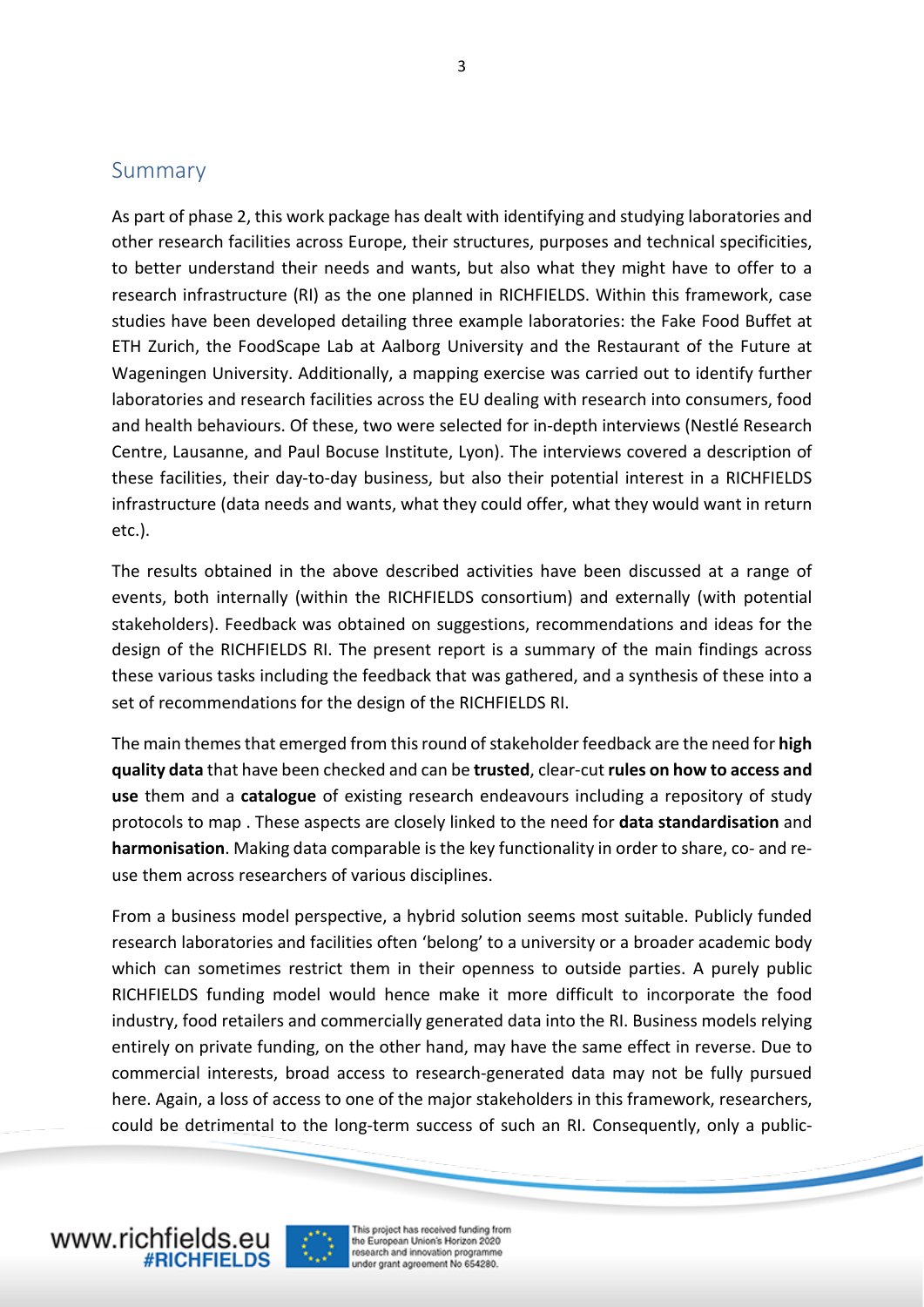private funding model bears the capacities to deal with the tension between adhering to all European/national quality standards and be eligible for public funding, while securing continuous external funding from outside sources, through commissioned research. A hybrid solution seems most suitable to manage this balancing act and successfully connect all parties.

RICHFIELDS's first and foremost objective, in a nutshell, is that of connectivity. Connecting data providers and users along a range of features (e.g., catalogues, search engines, network opportunities) will be the way forward in successfully establishing a research infrastructure.



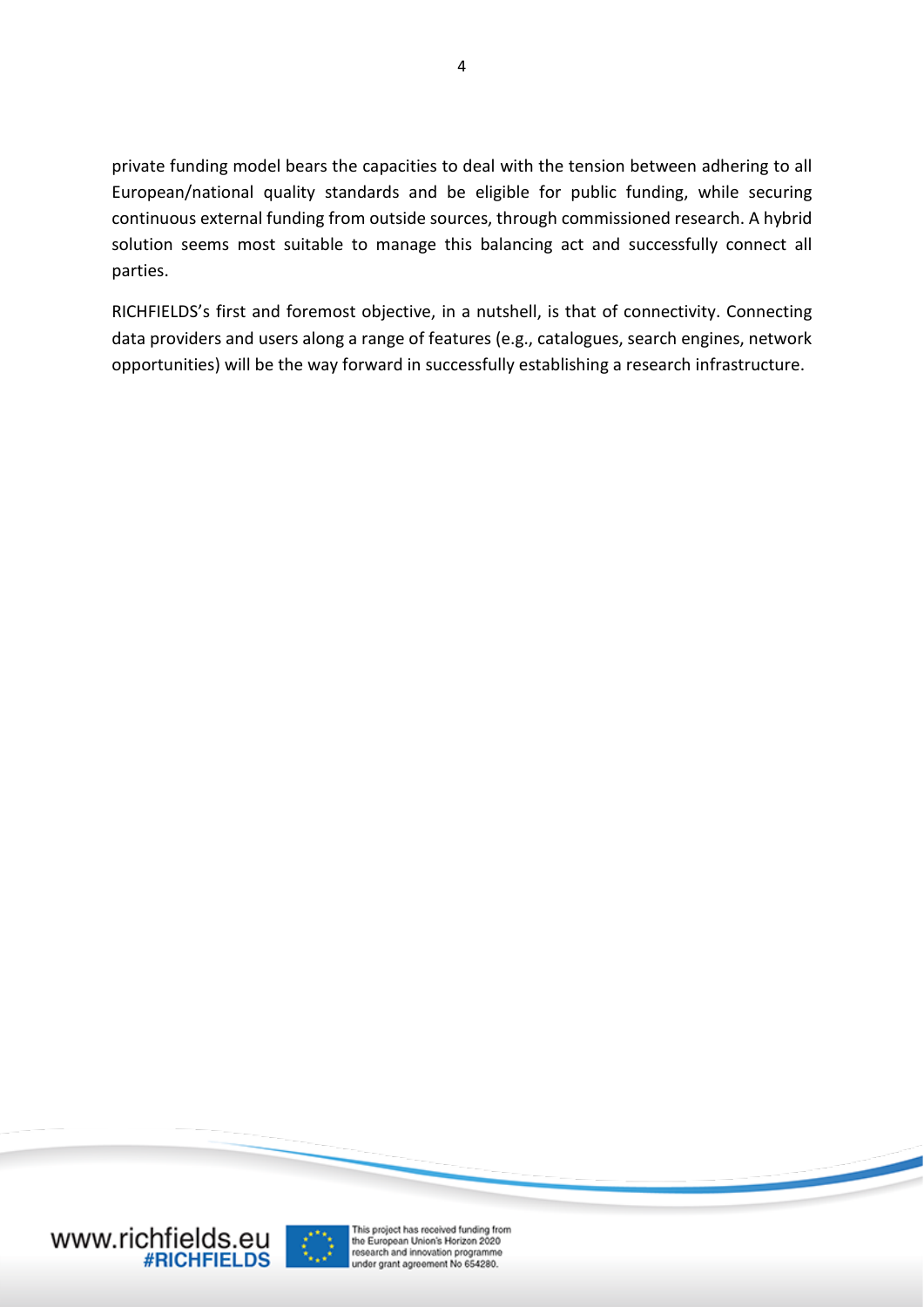### Table of Contents

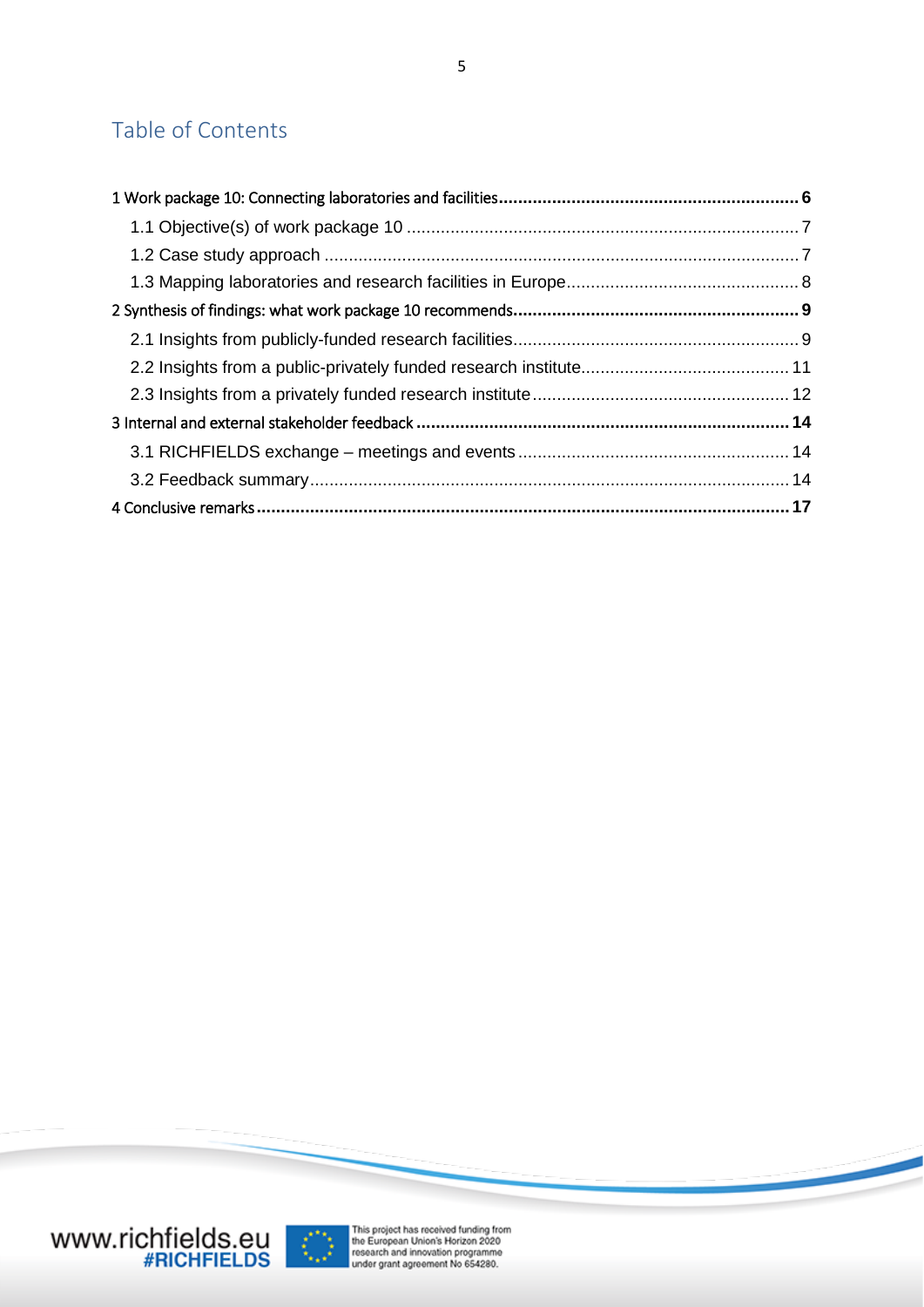#### <span id="page-5-0"></span>1 Work package 10: Connecting laboratories and facilities

Work package 10 ("Connecting laboratories and facilities") as part of phase 2 of the RICHFIELDS project has had the objective to identify a diverse set of laboratories and research facilities across Europe, better understand their structures, their data needs and wants but also their added value and the services they provide which could be linked into a future RI on consumers, food and health.



**Figure 1:** overview RICHFIELDS work packages

Phase 2 has been designed to inform the RICHFIELDS consortium about business and research generated data, as opposed to consumer generated data which phase 1 has focussed on. By understanding a) what is out there, meaning which different types of labs and facilities exist and carry out research (i.e. produce data, protocols etc.) and b) studying a selection of these in depth, it was hoped that more insights could be gained as to how the RI needs to be set up in order to be of value and to create value for research-generated data providers and users. All activities were driven by a set of questions including "what do research generated data look like and how could they be linked/shared in order to create more value?", "what are the data needs and wants of these labs and facilities and what would RICHFIELDS need to offer them in order to create more value?", and lastly "what would a RICHFIELDS RI gain from

www.richfields.eu

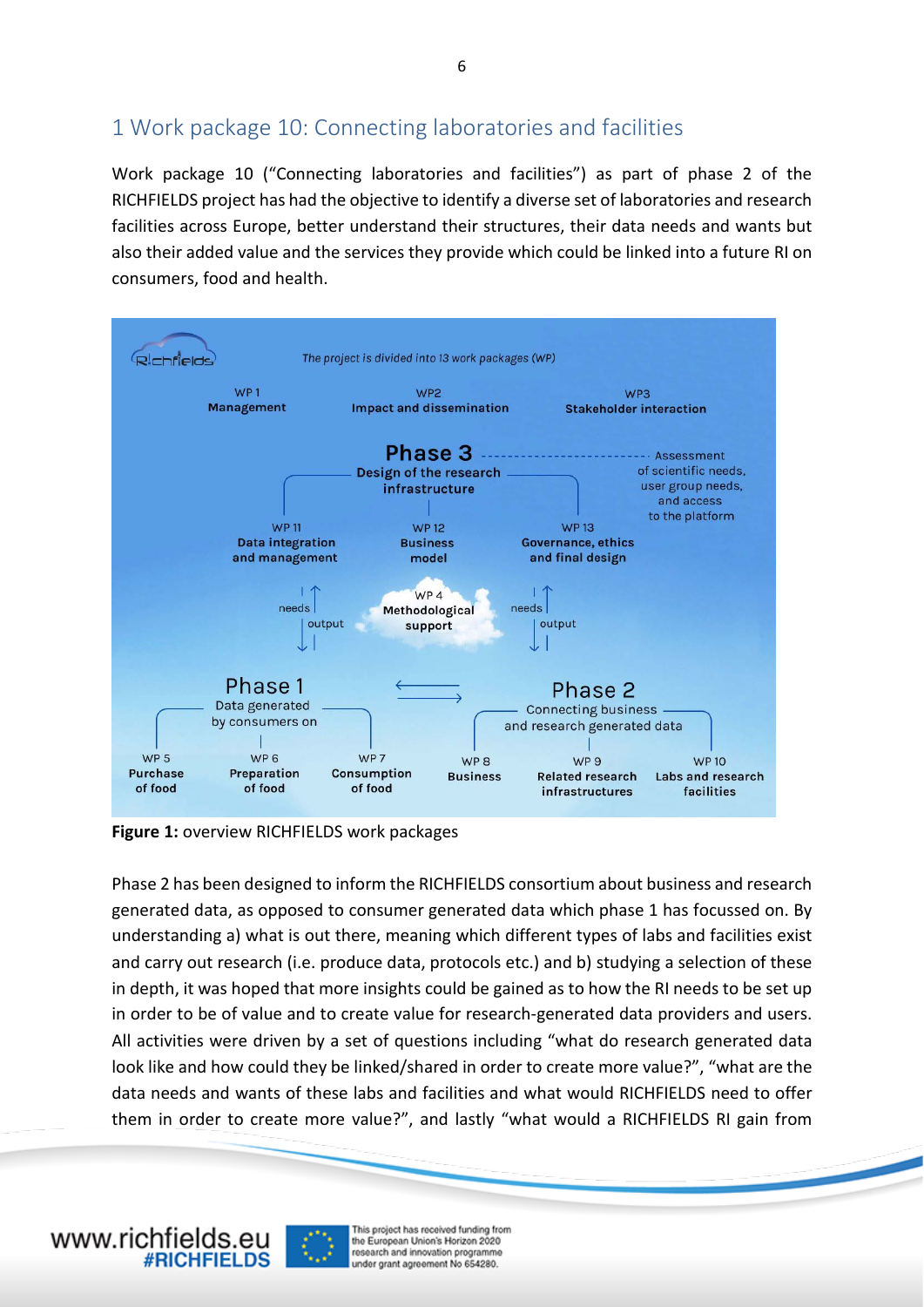connecting research laboratories and facilities, sharing their data and study protocols and offering additional services?".

#### <span id="page-6-0"></span>**1.1 Objective(s) of work package 10**

Building on the above elaborations, the objectives of work package 10 were summarised into the following set of questions that have been consistently asked across all case studies and interviews:

- 1) How are European laboratories and facilities on food choice, purchase and consumption structured?
- 2) How are IC technologies used to capture the food choice, purchase and consumption data and how/where is it stored?
- 3) How do the experts running these selected laboratories and facilities evaluate the data access, exchange and linkage to external RIs? What would be the challenges and constraints to expand the access?
- 4) What are potential ethical issues related to such a linkage into an RI (e.g., data privacy, ownership rights etc.)?
- 5) Which recommendations can be made on the design of future data structures and interfaces of consumer research laboratories and facilities, taking into account a pan-European research infrastructure such as the one proposed by RICHFIELDS?

#### <span id="page-6-1"></span>**1.2 Case study approach**

Driven by a need to better understand which laboratories and research facilities exist across Europe and how they are structured, a set of case studies was developed, describing and exploring selected laboratories in detail:

- 1) Fake Food Buffet, ETH Zurich (and additional replications which have been set up at universities in Germany, England and Australia): deliverable report D10.3
- 2) FoodScape Lab, Aalborg University Copenhagen: deliverable report D10.3
- 3) Restaurant of the Future, Wageningen University: deliverable report D10.2

For this purpose, a shared protocol for all phase 2 activities had been developed, to ensure that similar activities (e.g., interviews, case studies etc.) would follow similar patterns and approaches and possibly make the results comparable, even if collected across different sectors. One outcome of this protocol was a table of contents (overview of chapters) that both work package 8 and 10 activities adhered to.

a) **Description of the facility** (e.g., what equipment does the facility have, which study designs are possible and which research questions can be answered; what business



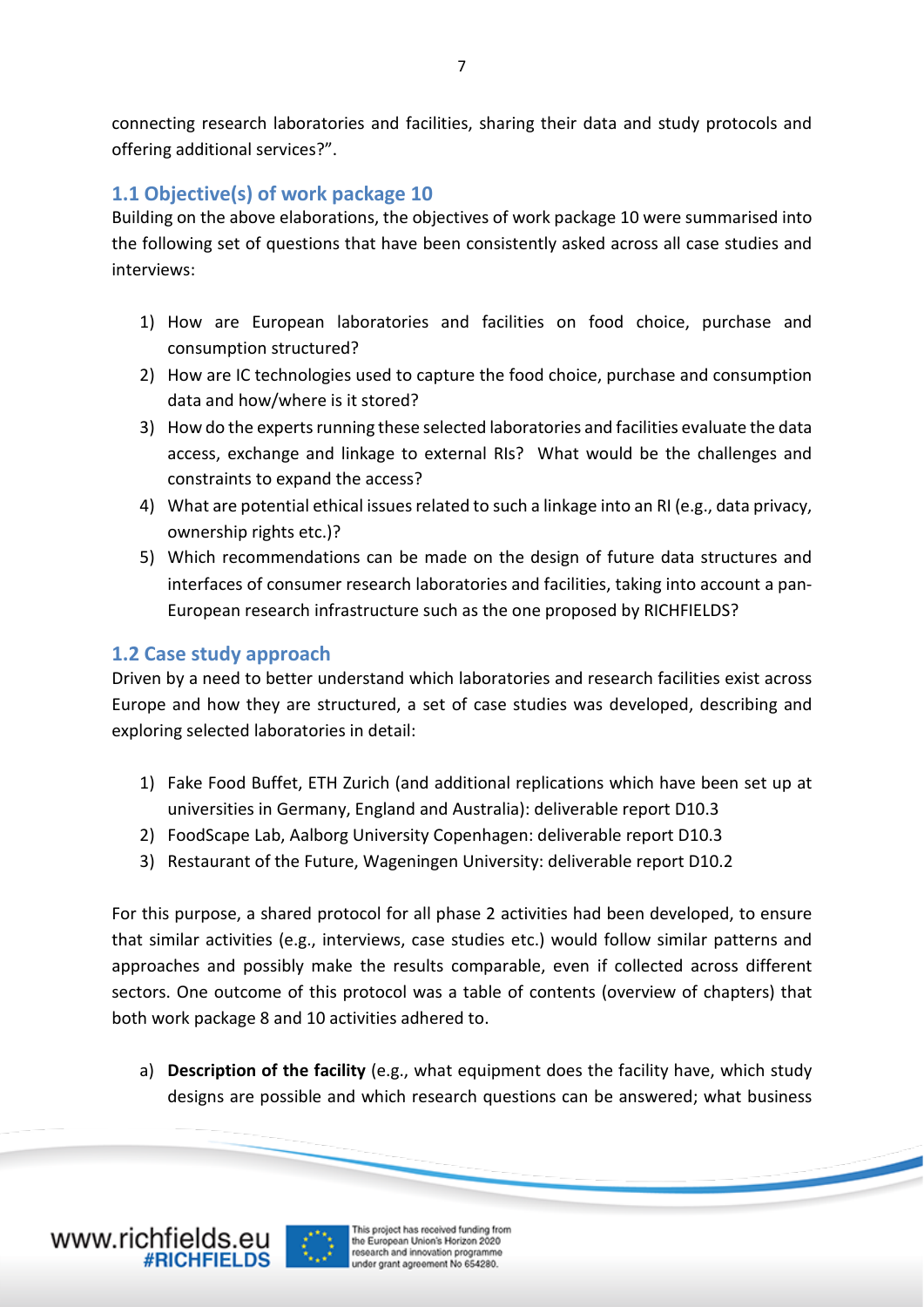model underlies the facility, meaning how is it financed, run, maintained, and can external stakeholders commission studies and for which price etc.)

*SERVICES:* what types of services does the facility already offer? What could become possible in the future?

*EDUCATION:* what role do these laboratories and facilities play in the education of young researchers?

- b) **Structure of the data** (what type of data that is collected, which type of data is available)
- c) **Technology/ies and devices** used to collect, store and access the data (how is the data captured, e.g. manually vs. fully automated, and how do the technologies and devices feed into the local data bases; what are possible interfaces and how can this data be accessed, both internally and externally)
- d) Potential **link into RICHFIELDS RI** (how can the data generated in this facility be linked into a larger, pan-European research infrastructure and what are the benefits and challenges of doing so, e.g. gate keeper, application process, rules to access the data, maintenance, contact point etc.)

*ACCESS:* what challenges are there in making the data available across local or national boarders, e.g. language, currency or decimal system?

e) **Governance and ethical issues** (who has ownership rights of the data; are there privacy issues that need to be taken into account before making the data available through an RI; what requirements are listed for consumers to participate and what type of consent form do study participants sign; to what extent are the data anonymised and which ethical guidelines and standards are applied to the study designs)

This overview provides an understanding of the content dealt with in the three case studies developed and described for RICHFIELDS. Chapter 2 will summarise the main findings from these case studies in relation to the design of the future RICHFIELDS RI. This includes the needs and wants, but also added value of potential users, customers and financiers of the research infrastructure.

#### <span id="page-7-0"></span>**1.3 Mapping laboratories and research facilities in Europe**

Building on the insights gained from the above described case studies, a mapping exercise was undertaken to identify various laboratories and research facilities across Europe – both in terms of geographical coverage but also, and most importantly, in terms of the breadth of different purposes, activities, different types of data collected and different funding models. The outcome of the mapping exercise can be found in the deliverable report D10.1.

Once the mapping exercise had been carried out, it became clear that a variety of different funding/business models are in use for these laboratories and research facilities. Mainly, they

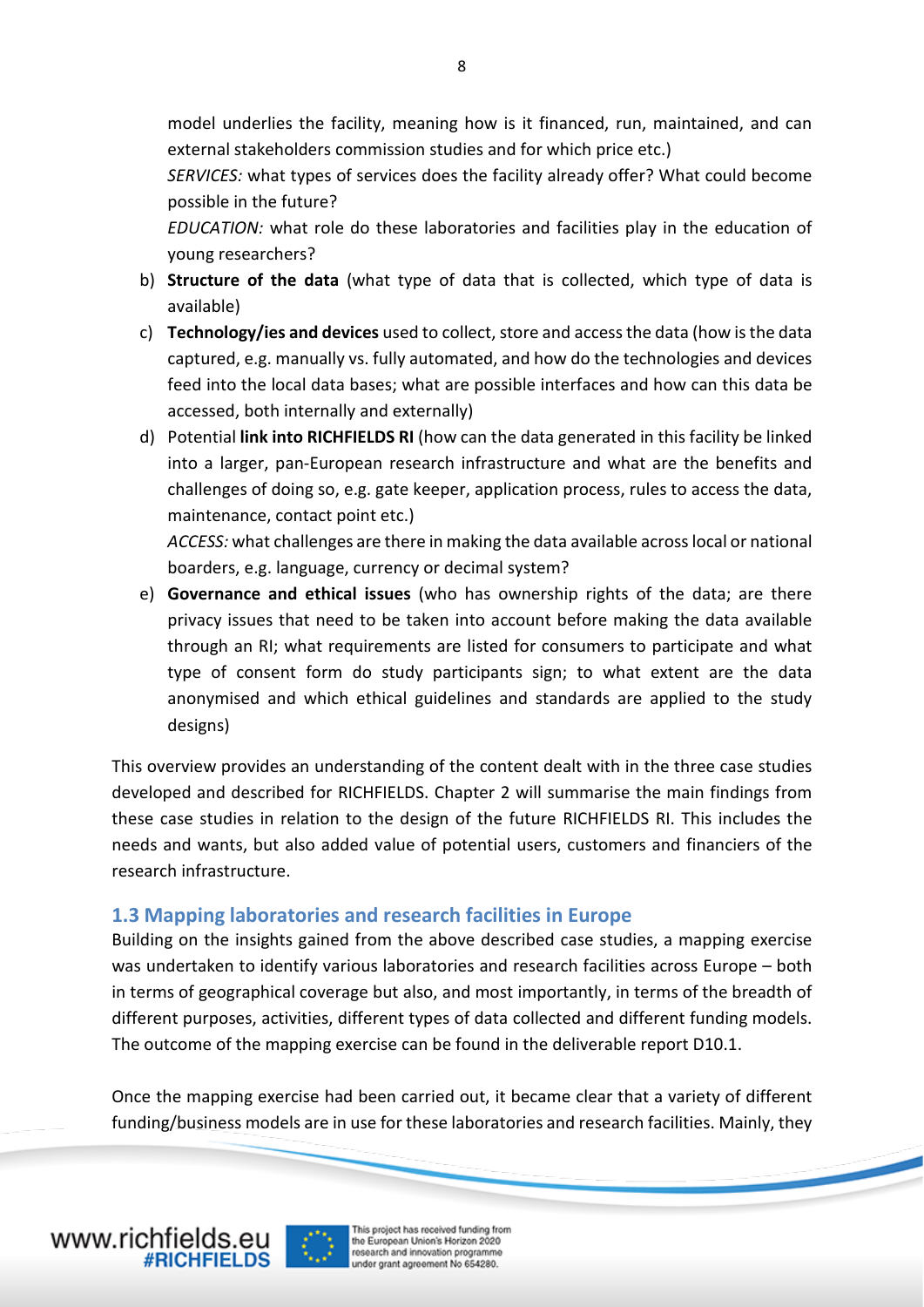differed in their purpose, meaning who was funding them to do what and why. This distinction was ultimately translated into three main funding models: private (often driven by industry, either individually or in collaboration – alternatives included consulting services), public (mainly driven by universities or national research collaborations) and public-private as a combination of the above. Taking into account that all three case studies developed in deliverables D10.2 and D10.3 were focussing on publicly-funded laboratories (i.e. run by universities), it was decided to select one representative each of the private and the publicprivate funding model that the mapping exercise had produced and interview these facilities in more depth, to obtain additional insights. The facilities chosen were the Nestlé Research Centre, Lausanne (private funding model) and the Paul Bocuse Institute, Lyon (public-private funding model). Results of the interviews can be found in the deliverable report D10.1.

Chapter 2 will synthesise the findings reported in the above described activities, with regards to the design of a RICHFIELDS RI.

Chapter 3 then builds on these insights by adding external feedback received through stakeholder events and workshops where this work package and its results was presented and discussed.

#### <span id="page-8-0"></span>2 Synthesis of findings: what work package 10 recommends

The design of a potential RICHFIELDS RI is concerned with a number of factors, including its functionality, what services to offer, the added value it shall represent to its users and financiers, and governance/ethics questions. Additionally, as part of the business model development, the question of users has been dealt with in great detail. Who will supply data, who will use the data, and under which conditions?

#### <span id="page-8-1"></span>**2.1 Insights from publicly-funded research facilities**

An analysis of three separate case studies (Fake Food Buffet, FoodScape Lab and Restaurant of the Future) provided insights into how research data generators (i.e. laboratories and research facilities) would respond to the above questions.

A number of future applications for these research facilities could be identified and built the starting point for a set of recommendations for the design of the RICHFIELDS RI. Such extensions include: a virtual version of the FFB (using digital scans of fake foods), research on the odour of food choice and meal composition, a combination of the FFB with other technologies such as eye tracking or the intelligent buffet and lastly an automated food and volume recognition of fake foods. Similarly, the FoodScape Lab and the Restaurant of the Future would benefit from (more) international cooperation that could result in stronger and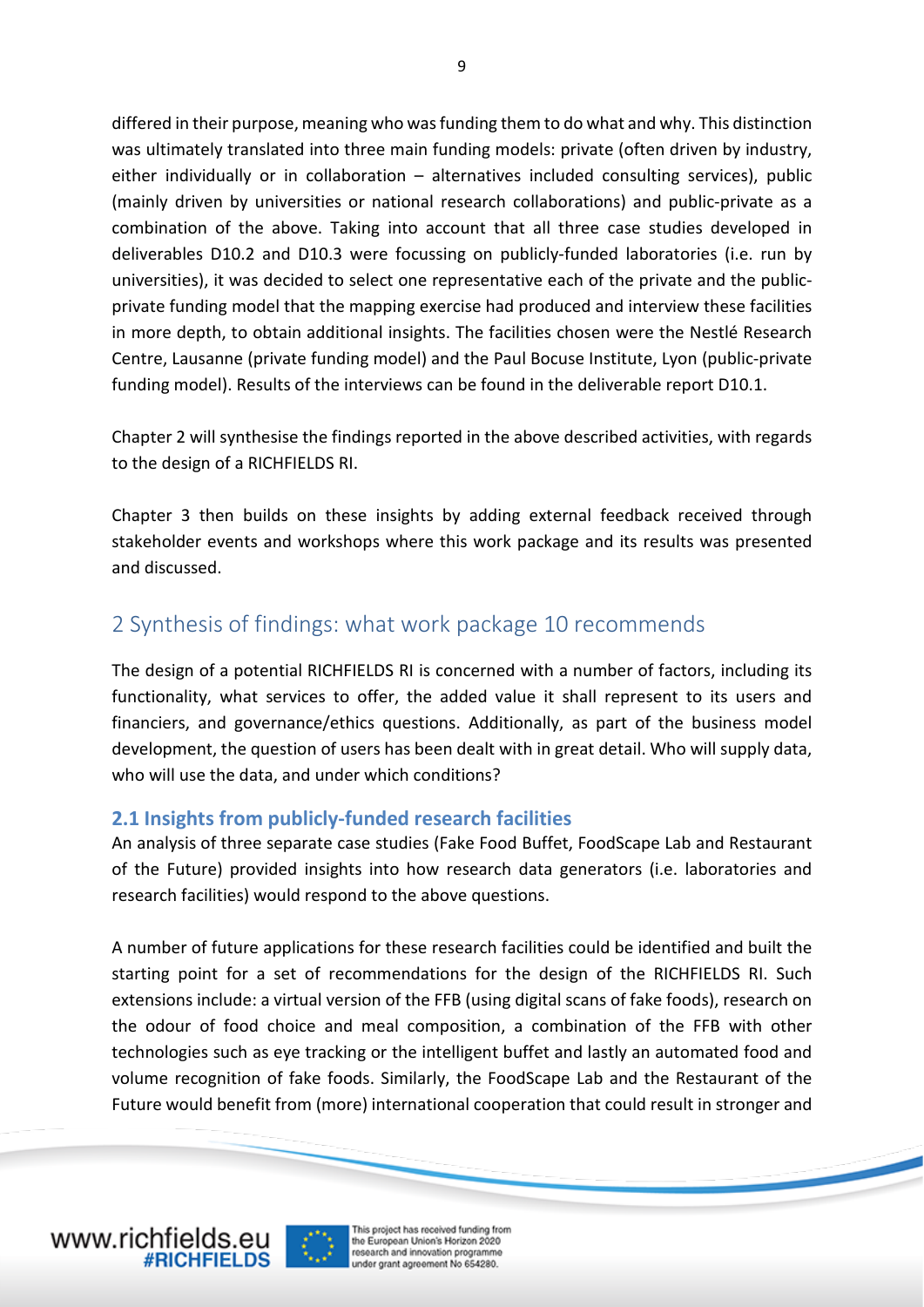more robust study protocols as well as the standardisation of experiments across labs of similar structure.

Such needs open up possibilities for RICHFIELDS to provide access to other research institutes, facilities but also increased digital solutions to expand the research currently undertaken in these facilities. On the other hand, the laboratories could be potentially interested in external parties undertaking studies at their facilities as the inventory and the maintenance represent significant costs the university currently has to cover itself.

RICHFIELDS could serve as a connector, in bringing together the research facilities and other stakeholders who would be interested in carrying out (commissioned) research. This includes both applied and academic research, particularly as part of the education and training of young researchers (graduates and undergraduates) from other universities.

On a data level, the FFB, the FoodScape Lab and the Restaurant of the Future could provide study protocols to RICHFIELDS which may help carry out similar studies at other research laboratories and facilities but they can also offer guidance on variable definition and outcome calculation (e.g., identification of portions, nutrient equivalent computation etc.). The sharing of study protocols, variable definition and data sets through a RICHFIELDS RI can help in several aspects: 1) Replication of findings and extension, 2) Comparison of findings between countries, 3) Meta-analysis and review for existing research and lastly provide 4) a database of study protocols as a starting point to set standards.

Services provided by RICHFIELDS to research facilities and laboratories could include:

- **Best practice**: making study protocols accessible to other researchers can help optimize the study procedures, designs and methods
- **Validity**: supporting the validation of methods applied at the research facility across countries, samples and foods (e.g., access to more effect sizes and sample size estimations from other studies applying the same methodology)
- **Extension**: a network of research facilities and laboratories can help expanding the existing databases with new products (fake, virtual and real products and their nutrient composition)

On the other hand, incentives for research laboratories and facilities in joining a RICHFIELDS RI include:

- **Scientific reputation** and increased citations of the methods applied at the facility
- Possible **collaborations** with other academics, i.e. research collaborations, joint publications, exchange of staff between universities (fellowship programmes), up to joint research grant applications



10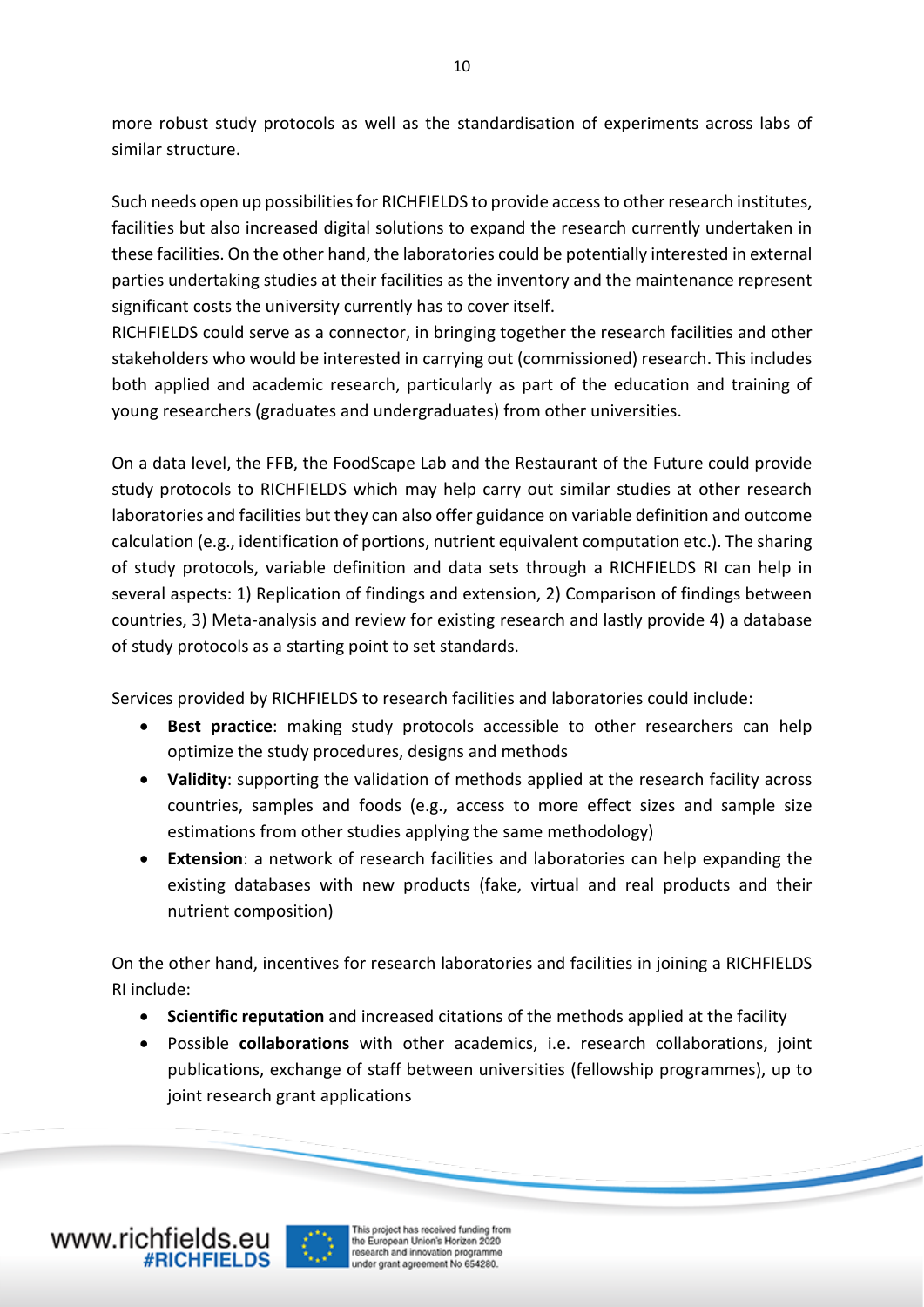- **Contract research or tenders**, i.e. external funding from private research institutes or the food industry which would enable maintenance, extension and replication of the existing fake food labs in even more countries and at even more universities
- **Method validation** (validation of further foods) and extension of the existing fake food database with additional foods
- **Cooperative/multi centre studies**, country comparisons
- **Education** and **training** of staff
- **Technology development**

At the same time, the case study analysis also highlighted that intellectual property rights (ownership of data, consent given by study participants) present a significant challenge in sharing data generated at facilities like the FFB, the FoodScape Lab and the Restaurant of the Future. How the governing rules and access rights will be defined at the RICHFIELDS RI will likely be the decisive factor in whether these research laboratories and facilities are interested in becoming an active partner.

#### <span id="page-10-0"></span>**2.2 Insights from a public-privately funded research institute**

An additional in-depth interview was carried out with the Paul Bocuse Institute (PBI) in Lyon, France, based on the outcome of the mapping exercise.

The interview provided additional insights into needs of facilities that work both in the public sector (e.g., national and European research funding) and on commissioned research. Clearly, with their expertise and the facilities on site (e.g., experimental restaurant, FLOW app), the PBI presents a valuable partner in research on meal choice and consumption behaviour. As such, a research infrastructure that brings together researchers of various institutes, to carry out joint projects, would provide great value to both the PBI and other parties involved in research on consumers, food and health.

Data sharing, however, will underlie strict regulations as the PBI has to comply with the requirements of the French consumer protection agency (CNIL) and for biomedical research, with the Ethical Committee CPP. Furthermore, consent forms to date guarantee participants that their data are not used for purposes other than research. Corresponding "terms of use" will be necessary as part of the RICHFIELDS RI to successfully offer ways of data exchange. This could also be important when data generated from an industry-commissioned project are to be shared, as questions of ownership will have to be defined in advance.

PBI identified three additional needs that a research infrastructure could fulfil:

**A need for replication**. Existing studies need to be replicated in other settings, in other countries and on other samples, in order to strengthen the body of evidence. Here, the

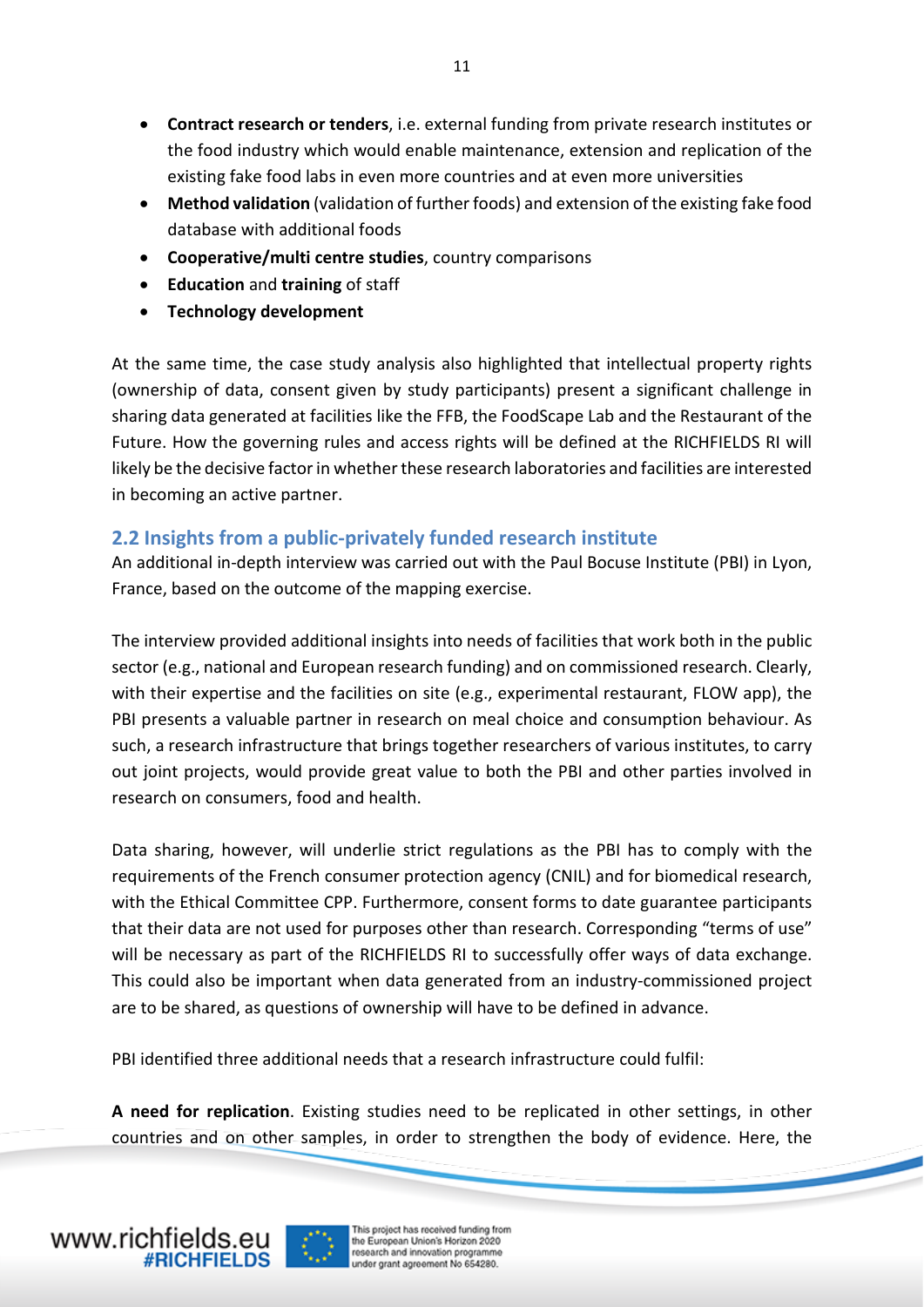network provided by a research infrastructure could prove valuable in bringing together researchers across the globe to share research ideas, data sets and study designs to foster replication studies.

**A need for more overview**. It has been suggested that a catalogue of some sort would be useful to inventory existing research endeavours (past, present and future) – both those that worked and those that didn't. This would especially include study protocols where sharing could be easier due to their pre-competitiveness as no specific data and results are linked to these. Young researchers can orientate themselves and use these protocols as building blocks for their own study design. Other researchers may want to see whether someone else has already worked on something they are interested in.

**A need for standardisation and harmonisation**. Endeavours such as a study protocol repository and a research inventory for various topics can help move the community towards more standardised research approaches that make studies comparable and enable metaanalyses to further strengthen the body of evidence. Examples for standardisation could include rules for data collection, methodology and variable definition but also the common use of food composition data bases.

In sum, RICHFIELDS should offer a repository for study protocols, guidance on data standardisation and harmonisation and ideally a powerful search engine to enable researchers of various disciplines to look up existing research projects as well as other research facilities with which they can collaborate and exchange ideas, expertise and staff.

#### <span id="page-11-0"></span>**2.3 Insights from a privately funded research institute**

An additional in-depth interview was carried out with the Nestlé Research Centre (NRC) in Lausanne, Switzerland, based on the outcome of the mapping exercise.

The interview provided valuable insights into a research facility that is run as part of a food company, including its interests and needs in research on consumers, food and health. They range from fundamental research into consumers' health and nutrition status to behavioural research regarding specific products all the way to commercially driven studies on consumer preferences. This distinction also allows for a better understanding of what a privately funded research facility is interested in and what could drive their need to connect to a research infrastructure. Basic (behavioural) research endeavours require more collaboration across disciplines and even facilities, due to their complexity and their widespread research questions. Compared to that, commercial applications (e.g., novel product development and consumer liking/preferences) are carried out in isolation, so as not to endanger the competitive position of a manufacturer.

www.richfields.eu

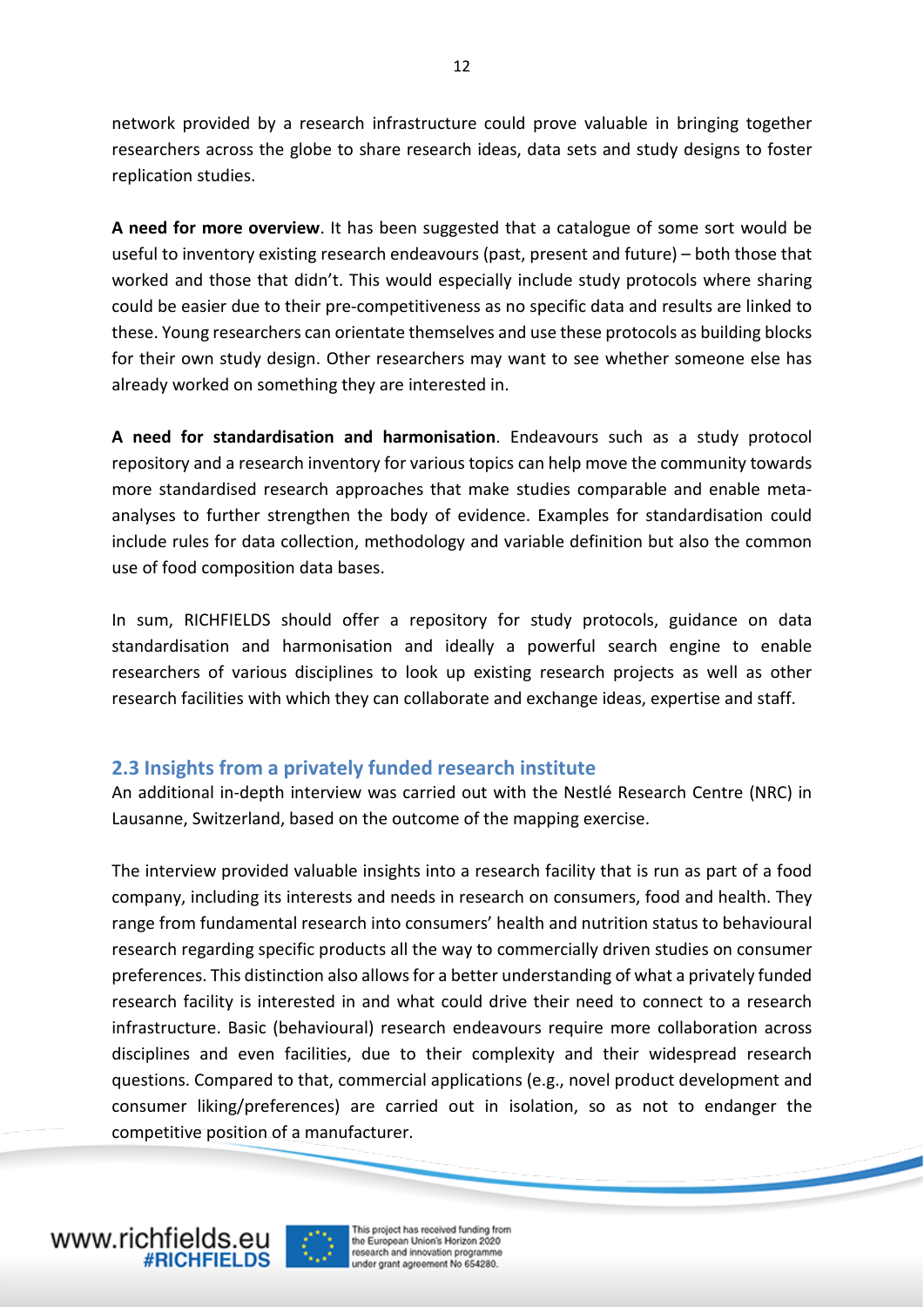The NRC identified a number of needs that can only be met through more collaboration and access to other research, including individual-level intake data that reflect the entire consumption throughout the day (from in-home to out-of-home contexts, across all foods and drinks that are consumed – not restricted to a certain brand), including portion and meal sizes, and how to better connect these data sources, for analysis. Furthermore, a role model of some sort on how to store, centralise and link existing data was seen as useful. Here, RICHFIELDS could serve both as an example and a model repository of some sort, for all data that commercial stakeholders are willing to share. This would become especially important with regards to the standardisation and harmonisation of data (e.g., collection method, data structure and description like variable names etc.). The example of clinical trials for which there are standardisation protocols and procedures in place was named in this regard. It would present a unique benefit for a research infrastructure to provide such a widespread scientific field like the one on consumers, food and health with guidance on standardised protocols and procedures for data collection, description, storage and possibly analysis.

The interview also provided an example of where NRC has shared data with an external partner, the Global Dietary Database (GDD). Here, data can only be provided if it follows the structure determined by the GDD. If RICHFIELDS were to eventually host data itself, this model could serve as an example of how to allow data providers to share their data and what structure such data sets would require. In turn, the GDD offers its data providers to put forth research questions they are interested in – an option RICHFIELDS could also pursue, to offer both an incentive and a benefit to its data providers.

Lastly, potential issues around the ownership of data would need to be discussed in a RICHFIELDS RI. Currently, NRC reports that they retain complete ownership of their data, even when sharing with external parties. A future RI will need to respond to those needs when the "terms of use" are defined.

As a conclusion, the need for and interest in collaborating and sharing data for a more comprehensive access to different aspects of consumption was highlighted.



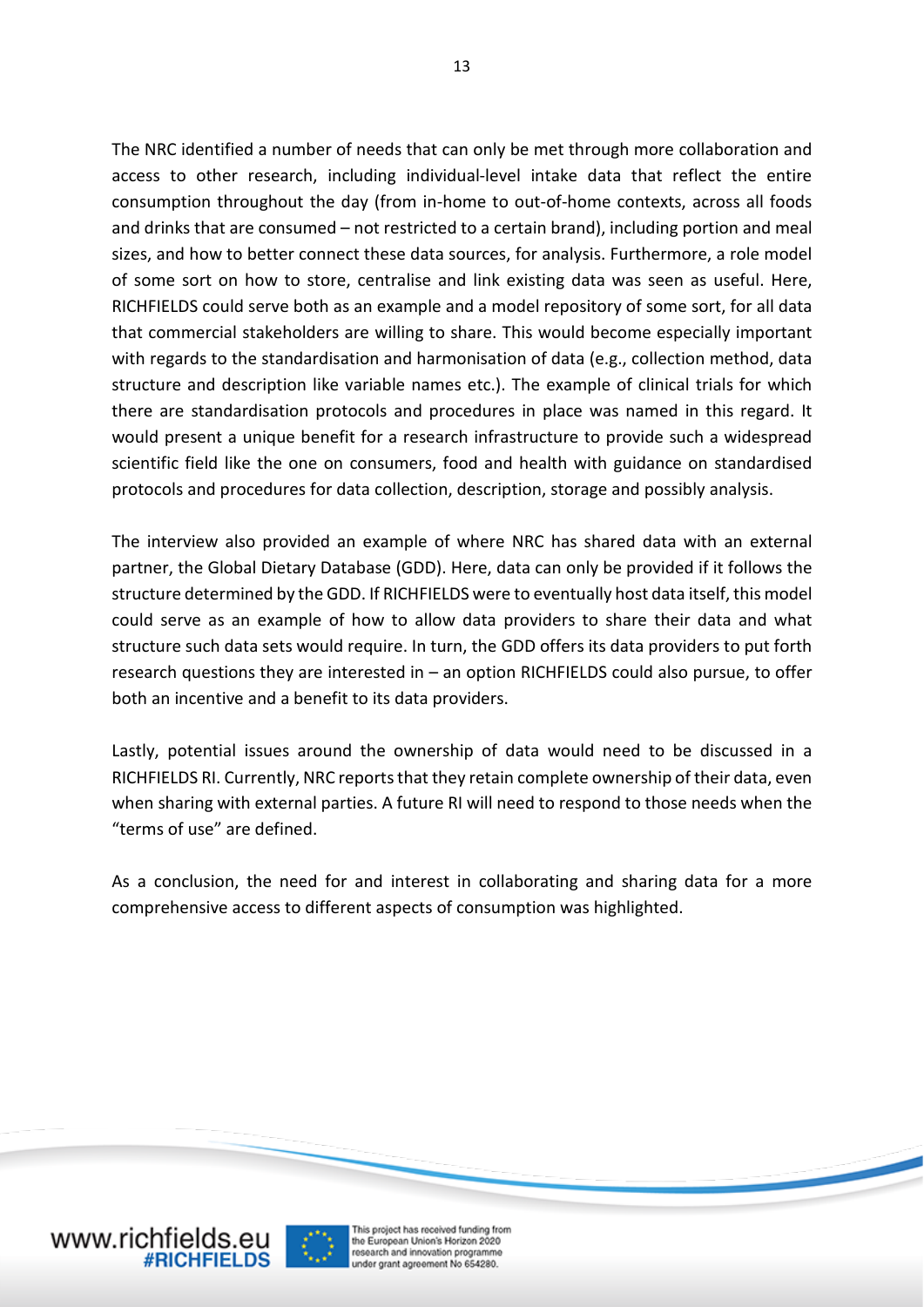#### <span id="page-13-0"></span>3 Internal and external stakeholder feedback

At various stages of the work carried out in this work package, both internal and external (public) feedback was gathered. This included discussions among project partners involved in work package 10, phase 2, and ultimately the entire RICHFIELDS consortium, as well as feedback gathered from external stakeholders, at a number of events.

#### <span id="page-13-1"></span>**3.1 RICHFIELDS exchange – meetings and events**

The main events where RICHFIELDS findings were discussed are listed below, followed by a summary of the feedback that was received at these events.

- July 5 2017, ICCAS Conference "Understanding the Digitalisation of Foodscapes" (Copenhagen, Denmark)
- June 7 2017, Workshop on Fake Food laboratories at the conference of the International Society for Behavioral Nutrition and Physical Activity (ISBNPA) (Victoria, Canada)
- April 4 2017, 2<sup>nd</sup> RICHFIELDS Stakeholder Workshop (Brussels, Belgium)
- March 7-8 2017, Plenary Meeting RICHFIELDS (Gothenburg, Sweden)
- March 1 2017, Multi-stakeholder workshop on Big Food Data (Copenhagen, Denmark)
- June 28-29 2016, Plenary Meeting RICHFIELDS (Milan, Italy)
- January 18 2016, Internal project meeting on phase 2 update (Skype)

#### <span id="page-13-2"></span>**3.2 Feedback summary**

**Interest in RICHFIELDS:** generally, researchers across a spectrum of different disciplines voiced their interest in this endeavour, citing high-quality data they currently do not have access to as the main reason. The quality of what RICHFIELDS could offer, the *added value*, essentially makes or breaks interest in the RI. Ultimately, RICHFIELDS will have to provide something that stakeholders cannot obtain elsewhere or that is much easier to obtain/access via RICHFIELDS than elsewhere. Such added value would already start by offering a sort of catalogue of existing research, study protocols, data or even just partners and research facilities with whom to collaborate. Expanding researchers' access to actual data could include smaller features such as data from other countries (e.g. population intake studies) or data that all use the same standardisation protocol (i.e. rules of data collection, methodical descriptors or variable definition) but it could also entail the creation of a network in which researchers can exchange and ultimately collaborate with one another. As an example, individual-level intake data was cited: by working together, de-identified data could be collected on the entire food intake of individuals including in-home consumption, out-ofhome consumption and possibly health and nutrition status parameters. That way, both



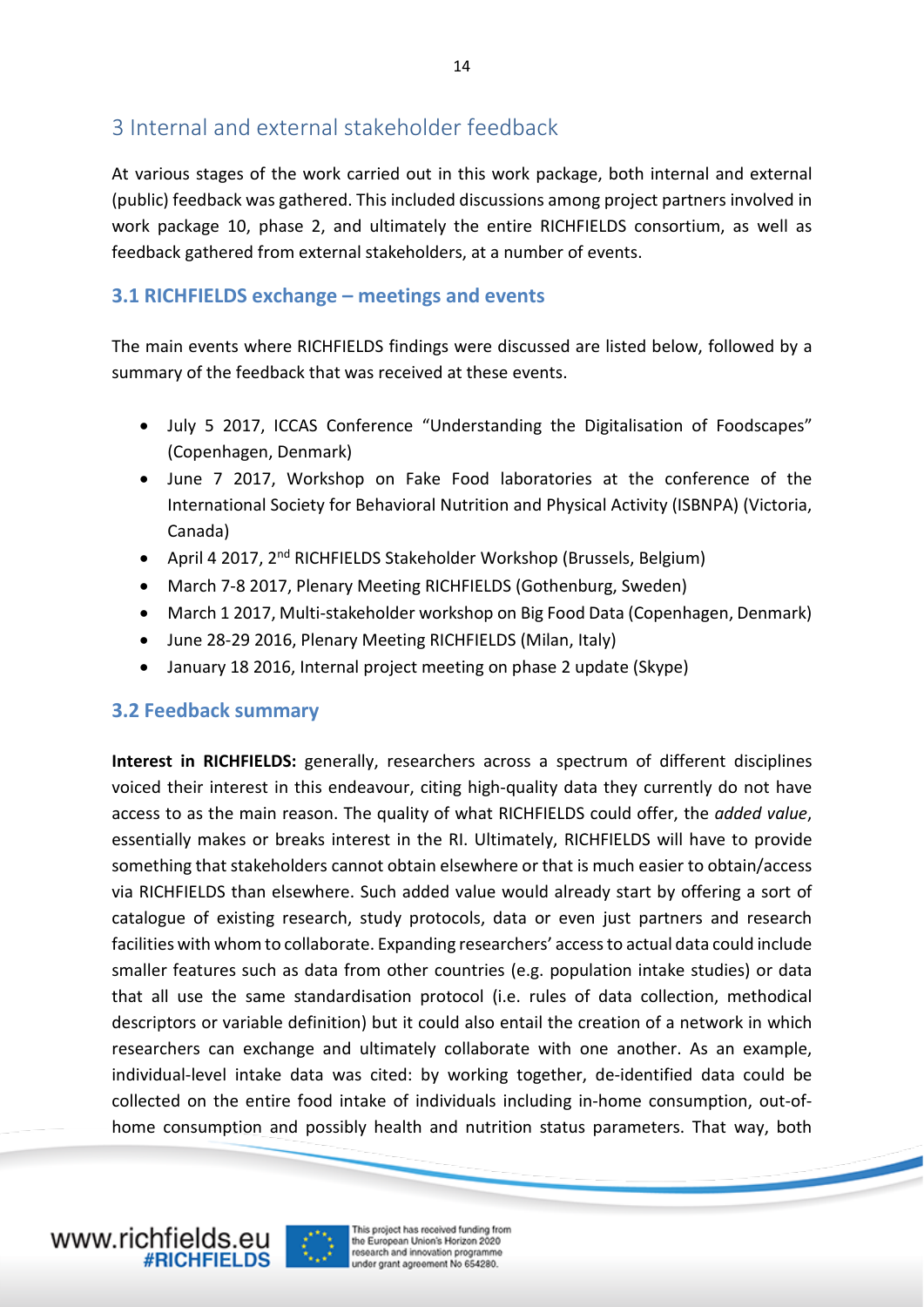consumption patterns but also holistic effects of nutrition intake on health status could be studied.

Another aspect that was mentioned by a range of researchers focussed on the **rules and regulations** within the RI. A clear terminology would be needed to clarify the purpose and the processes, for example: are data provided, donated, shared etc.? What do these different terms mean and what are their consequences? Consequently, RICHFIELDS would have to develop clear **"terms of use"** of the data and study protocols provided within the RI that detail how the data can be used, what type of application(s) must be submitted in order to be able to access the data, how new findings could be published (e.g., authorship, acknowledgement, funding etc.) and which rules needed to be taken into account (e.g., only Open Access publications, provision of the new data sets in repositories etc.). Clear terms of use would benefit both the data provider and the data user. Transparency was considered key in ensuring that data would not be used against their purpose or – from the research perspective – for commercial purposes they were not intended for.

Linked to the discussion around RICHFIELDS terms of use, researchers mentioned the importance of **establishing trust** with a data provider (and correspondingly with the data user). At several instances, they told their experiences with sharing data or working with data providers where mutual trust played an important role, both in terms of the quality of the data but also the purposes for which this data was then used. This insight will be important when it comes to branding RICHFIELDS and creating an image. It will require technical features such as terms of use, transparency statements and governance aspects. But it will also require the building of networks and relationships among European (and potentially global) stakeholders from academia/research, industry and policy.

**Education:** an interesting aspect that several stakeholders mentioned focusses on the training and education of young researchers. Being able to access data and most importantly study protocols through a RICHFIELDS RI would provide great support for students of all sorts, to better understand how other (seasoned) researchers have carried out their research, how they designed their studies and how they labelled their data variables. By offering such guidance, more informed research could be created, both to replicate existing findings and extend knowledge in a given field through novel studies.

**Monetising services:** when dealing with researchers, the RICHFIELDS RI will have to provide attractive access options that do not present a barrier for them to use the RI. Many researchers currently would expect such an RI to be free of charge or at least have their access covered by a framework contract with their university. But there are also researchers that are not currently associated with a university that would want to be able to access the RI without hefty fees.

www.richfields.eu

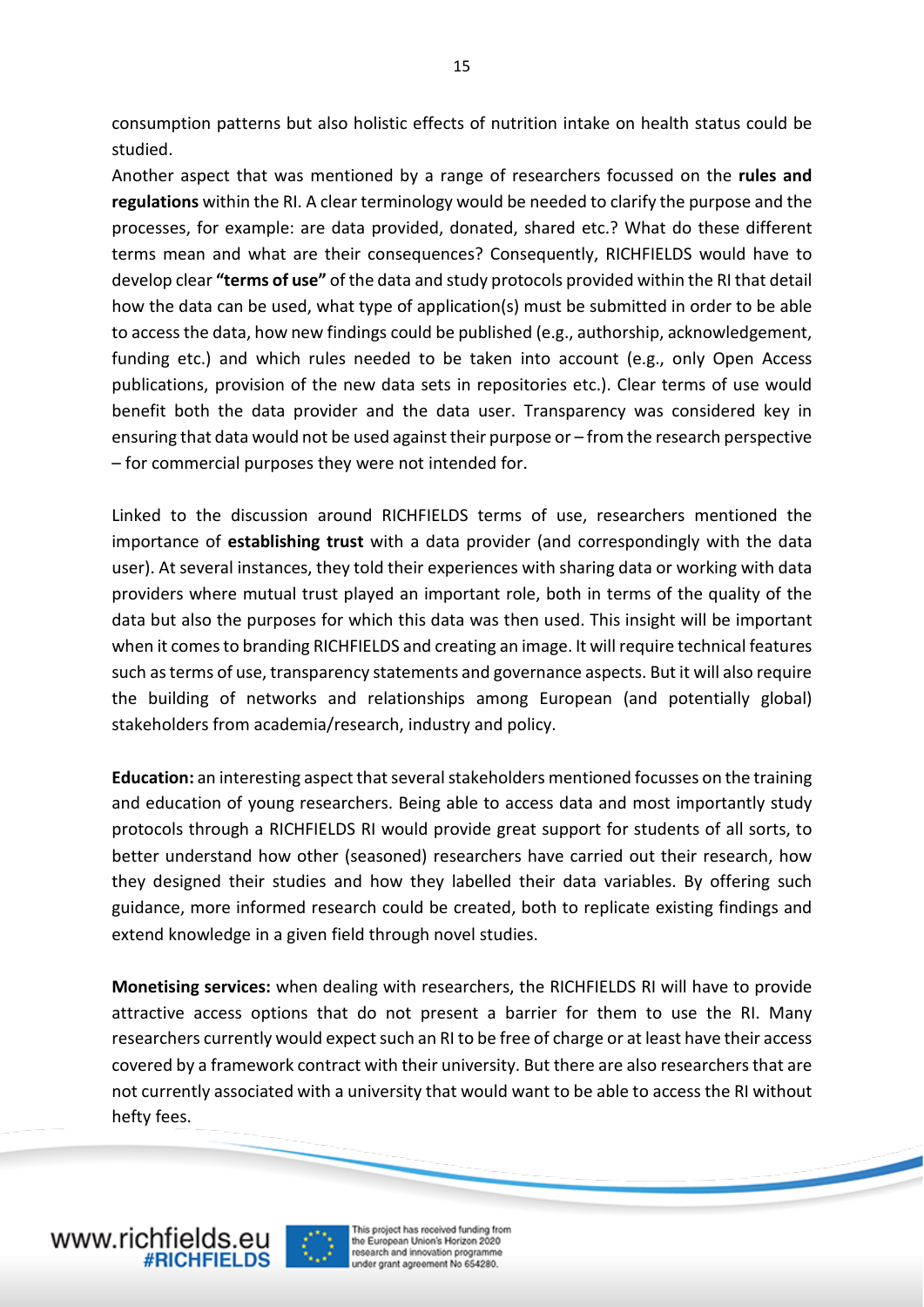Services created in order to monetise the RI were also discussed. At one event, they were coined "knowledge generation", a type of academic consulting service whereby data analysis, presentation, recommendation and guidance on specific research questions could be offered to industry in exchange for access to their data or even direct payments. Such services could be expanded into trainings, workshops and networking opportunities that could be offered through RICHFIELDS, to better connect research and industry.

The **challenges** perceived by the stakeholders are manifold but do indeed provide valuable input into the design of a RICHFIELDS RI.

- Informed consent: it was discussed whether consent would no longer be informed when data could later be shared with other researchers, through an RI, and could potentially be used for purposes other than the ones the data were originally collected for.
- **Compatibility**: even if access to all available data on consumers, food and health could be provided, the lack of compatibility between these data sets might render them useless to some researchers. It could be something as simple as the data format (Excel, SPSS, STATA, R etc.), the language the data have been collected in, the units used (e.g., metric system) or the names of the variables contained (e.g., variable code books). But it could also refer to the way the data have been collected, e.g. in an experiment where the dependent variable was x but now researchers might be interested in the dependent variables y and z.
- **Usability**: researchers were concerned that the data provided by RICHFIELDS might not be as useful as hoped for, because they hadn't been cleaned or they had focussed on different research questions. While the latter can only be dealt with once RICHFIELDS has reached a critical mass in terms of data linkage (i.e. enough links are available so that everyone will find what they need), data cleaning could be included as a requirement for all data providers, in order to be allowed to share their data. This could then also entail a variable code book that properly explains the data set.
- **Trustworthiness**: lastly, it was mentioned that data sets created by others, especially when those "others" are not personally known, could incite a certain level of suspicion as to their quality. RICHFIELDS would need to ensure some kind of quality check that would put researchers at ease that the data they access through the RI are of a quality comparable to the standards they operate on. Ultimately, such thoughts lead to a quality stamp, or a stamp of approval provided by RICHFIELDS as the European standard in consumer, food and health data. While this may remain a vision for now, it certainly could be made RICHFIELDS' mission to attain such a status.